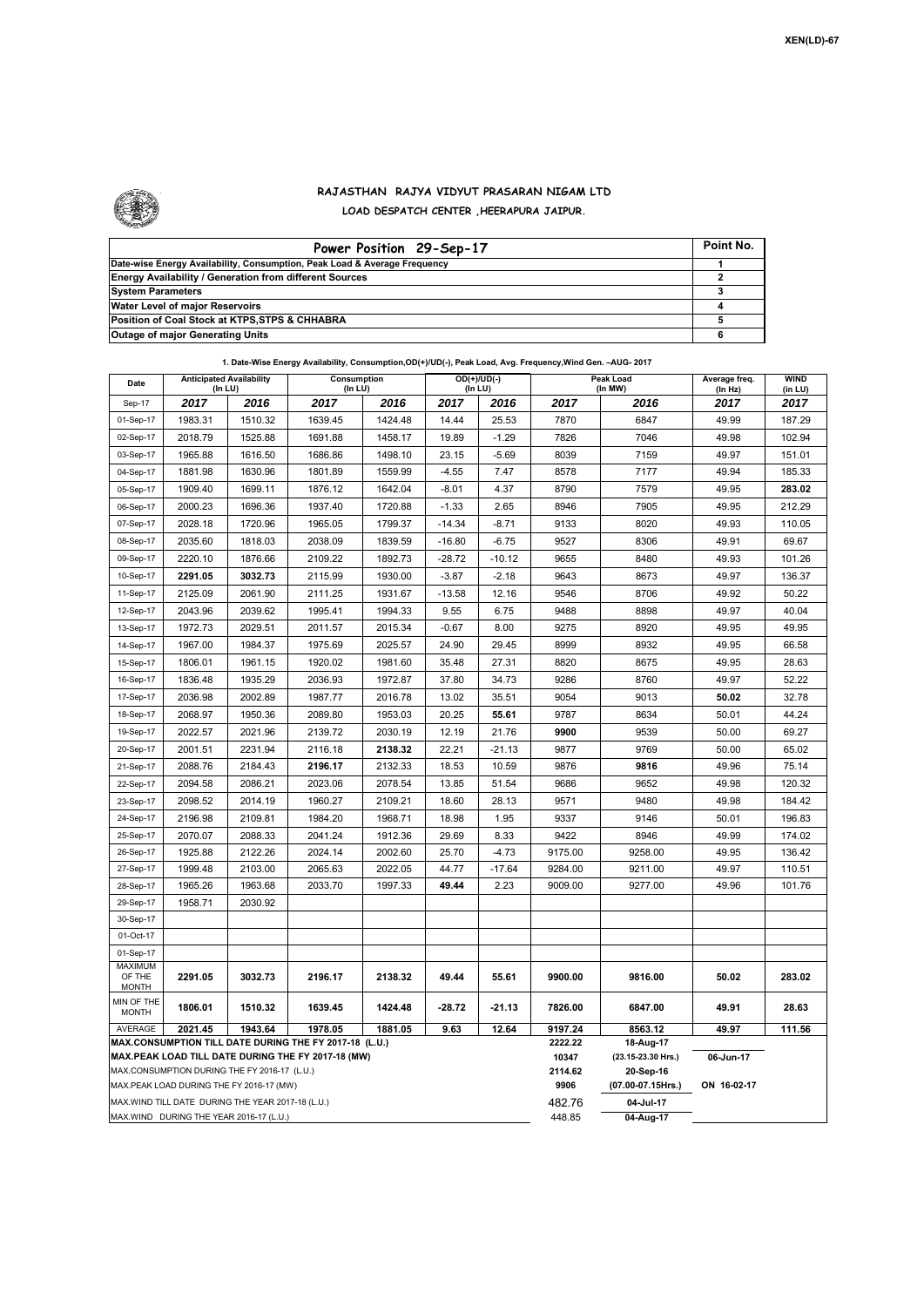## **2.Anticipated Availability/Generation From Different Sources (In LU)**

|                         |                                                                                    |                                                  | 、-… -- <i>,</i>                  |                              |                                      |                                  |                                     |  |
|-------------------------|------------------------------------------------------------------------------------|--------------------------------------------------|----------------------------------|------------------------------|--------------------------------------|----------------------------------|-------------------------------------|--|
| S.No.                   | Sources Available to Rajasthan /<br>Installed Capacity as on 30.09.2016<br>(In MW) | Prior<br>assessment<br>of Avail. For<br>next Day | Prior<br>assessment<br>of Avail. | Actual<br>Energy<br>Received | Prior<br>assessment<br>of Avail. For | Prior<br>assessment<br>of Avail. | Actual<br>Energy<br><b>Received</b> |  |
|                         |                                                                                    |                                                  |                                  |                              | next Day<br>28-Sep-17                |                                  |                                     |  |
| 1                       | KTPS (1240/1240)                                                                   | 134.00                                           | 27-Sep-17<br>171.00              | 158.55                       | 134.00                               | 134.00                           | 138.36                              |  |
| $\overline{\mathbf{2}}$ | STPS (1500/1500)                                                                   | 164.00                                           | 164.00                           | 157.99                       | 150.00                               | 164.00                           | 138.93                              |  |
| 3                       | DHOLPUR GAS CCPP (330/330)                                                         | 0.00                                             | 0.00                             | 21.35                        | 0.00                                 | 0.00                             | 21.32                               |  |
| 4                       | RAMGARH (273.5/273.5)                                                              | 46.00                                            | 46.00                            | 45.16                        | 46.00                                | 46.00                            | 45.34                               |  |
| 5                       | RAPP-A(200/200)                                                                    | 38.00                                            | 38.00                            | 38.47                        | 38.00                                | 38.00                            | 40.91                               |  |
| 6                       | MAHI (140/140)                                                                     | 0.00                                             | 0.00                             | 15.91                        | 0.00                                 | 0.00                             | 11.96                               |  |
| 7                       | CHAMBAL (RPS+JS) (135.5/271)                                                       | 0.00                                             | 0.00                             | 0.00                         | 0.00                                 | 0.00                             | 0.59                                |  |
| 8                       | <b>GIRAL LIGNITE (250/250)</b>                                                     | 0.00                                             | 0.00                             | 0.00                         | 0.00                                 | 0.00                             | 0.00                                |  |
| 9                       | CHHABRA TPS 1000/1000)                                                             | 164.00                                           | 164.00                           | 160.85                       | 164.00                               | 164.00                           | 162.21                              |  |
| 10                      | ADANI (TPS) + KALISINDH (TPS)                                                      | 271.00                                           | 271.00                           | 268.01                       | 254.00                               | 271.00                           | 257.16                              |  |
|                         | (1200+1200/1320+1200)                                                              |                                                  |                                  |                              |                                      |                                  |                                     |  |
| 11                      | WIND FARM (3980.40/4119.15)                                                        | 124.00                                           | 119.50                           | 110.51                       | 123.00                               | 124.00                           | 101.76                              |  |
| 12                      | SOLAR POWER(737.70/1295.70)                                                        | 0.00                                             | 0.00                             | 3.86                         | 0.00                                 | 0.00                             | 4.16                                |  |
| 13                      | CAPTIVE POWER PLANTS                                                               | 0.00                                             | 0.00                             | 0.00                         | 0.00                                 | 0.00                             | 0.00                                |  |
| 14                      | REGIONAL (INTRA STATE) O.A. (VLTPS)                                                | 0.00                                             | 0.00                             | 0.00                         | 0.00                                 | 0.00                             | 0.00                                |  |
| 15                      | OPEN ACCESS                                                                        | 26.96                                            | 23.63                            | 23.63                        | 11.44                                | 26.96                            | 26.96                               |  |
| 16                      | BIOMASS - (101.95/119.25)                                                          | 5.00                                             | 5.00                             | 4.55                         | 5.00<br>53.00                        | 5.00                             | 4.71<br>52.14                       |  |
| 17<br>18                | BARSINGHSAR LTPS(250/250)<br>RAJWEST (1080/1080)                                   | 53.00<br>200.00                                  | 53.00<br>200.00                  | 51.23<br>197.75              | 200.00                               | 53.00<br>200.00                  | 200.00                              |  |
|                         | <b>TOTAL (A): 1-18</b>                                                             | 1225.96                                          | 1255.13                          | 1257.82                      | 1178.44                              | 1225.96                          | 1206.51                             |  |
| 19                      | <b>BBMB COMPLEX</b>                                                                |                                                  |                                  |                              |                                      |                                  |                                     |  |
|                         | a) BHAKRA(230.79/1516.3)                                                           | 32.54                                            | 32.42                            | 32.56                        | 32.63                                | 32.54                            | 33.03                               |  |
|                         | b) DEHAR (198/990)                                                                 | 27.75                                            | 29.28                            | 27.65                        | 27.03                                | 27.75                            | 26.99                               |  |
|                         | c) PONG (231.66/396)                                                               | 47.45                                            | 42.98                            | 44.22                        | 50.30                                | 47.45                            | 48.31                               |  |
|                         | TOTAL: a TO c                                                                      | 107.74                                           | 104.69                           | 104.43                       | 109.97                               | 107.74                           | 108.33                              |  |
| 20                      | <b>CENTRAL STATIONS</b>                                                            |                                                  |                                  |                              |                                      |                                  |                                     |  |
|                         | d) SINGRAULI<br>(300/2000)                                                         | 93.63                                            | 92.54                            | 92.54                        | 93.89                                | 93.63                            | 92.73                               |  |
|                         | e) RIHAND<br>(310.24/3000)                                                         | 123.59                                           | 122.38                           | 122.38                       | 126.61                               | 123.59                           | 123.59                              |  |
|                         | f) UNCHAHAR-I(20/420)                                                              | 2.86                                             | 2.36                             | 6.38                         | 7.00                                 | 2.86                             | 6.87                                |  |
|                         | g) UNCHAHAR-II& III(61/630)                                                        | 10.48                                            | 8.56                             | 23.89                        | 25.87                                | 10.48                            | 25.16                               |  |
|                         | h) INDIRA GANDHI STPS(JHAJHAR) 0.00/1500)                                          | 0.00                                             | 0.00                             | 0.00                         | 0.00                                 | 0.00                             | 0.00                                |  |
|                         |                                                                                    |                                                  |                                  |                              |                                      |                                  |                                     |  |
|                         | i) NCTPS DADRI St-II (43.22/980) +                                                 | 4.17                                             | 6.94                             | 10.04                        | 10.92                                | 4.17                             | 10.16                               |  |
|                         | <b>DADRI-TH</b>                                                                    |                                                  |                                  |                              |                                      |                                  |                                     |  |
|                         | j) DADRI GAS (77/830)                                                              | 2.41                                             | 1.85                             | 2.24                         | 3.44                                 | 2.41                             | 9.23                                |  |
|                         | k) ANTA<br>(83.07/419)                                                             | 0.56                                             | 0.00                             | 8.73                         | 0.00                                 | 0.56                             | 10.66                               |  |
|                         | I) AURAIYA<br>(61.03/663)                                                          | 0.23                                             | 0.00                             | 0.00                         | 0.00                                 | 0.23                             | 7.15                                |  |
|                         | m) NAPP<br>(44/440)                                                                | 9.14                                             | 9.29                             | 9.29                         | 9.26                                 | 9.14                             | 9.14                                |  |
|                         | n) RAPP-B<br>(125/440)                                                             | 33.15                                            | 32.98                            | 32.98                        | 33.15                                | 33.15                            | 33.15                               |  |
|                         | o) RAPP-C<br>(88/440)                                                              | 20.58                                            | 20.58                            | 20.58                        | 20.58                                | 20.58                            | 20.58                               |  |
|                         | p) SALAL<br>(20.36/690)                                                            | 2.46                                             | 3.08                             | 2.62                         | 2.96                                 | 2.46                             | 2.52                                |  |
|                         | q) URI<br>(70.37/720)                                                              | 6.01                                             | 6.42                             | 5.83                         | 5.69                                 | 6.01                             | 5.61                                |  |
|                         | r) TANAKPUR (10.86/94)<br>s) CHAMERA - (105.84/540)                                | 2.50<br>9.80                                     | 2.50<br>11.76                    | 2.50<br>10.73                | 2.50                                 | 2.50<br>9.80                     | 2.50<br>9.80                        |  |
|                         |                                                                                    | 5.10                                             | 5.32                             | 4.63                         | 9.80<br>4.09                         | 5.10                             | 4.38                                |  |
|                         | t) CHAMERA-II (29.01/300)<br>u) CHAMERA-III (25.21/231)                            | 3.64                                             | 3.48                             | 3.00                         | 3.64                                 | 3.64                             | 3.30                                |  |
|                         | v) DHAULIGANGA (27/280)                                                            | 5.07                                             | 5.20                             | 5.07                         | 4.63                                 | 5.07                             | 4.63                                |  |
|                         | w) DULHASTI (42.42/390)                                                            | 10.09                                            | 10.05                            | 10.05                        | 10.09                                | 10.09                            | 10.09                               |  |
|                         | x) SEWA (13/120)                                                                   | 0.39                                             | 0.39                             | 0.39                         | 0.39                                 | 0.39                             | 0.39                                |  |
|                         | y) NJPC                                                                            | 20.78                                            | 24.06                            | 22.71                        | 21.17                                | 20.78                            | 21.65                               |  |
|                         | (112.00/1500)+RAMPUR(31.808/412.02)                                                |                                                  |                                  |                              |                                      |                                  |                                     |  |
|                         |                                                                                    |                                                  |                                  |                              |                                      |                                  |                                     |  |
|                         | z) TEHRI (75/1000)                                                                 | 6.56                                             | 5.85                             | 5.85                         | 7.20                                 | 6.56                             | 6.56                                |  |
|                         | aa) KOTESHWR (33.44/400) + PARBATI3                                                | 9.12                                             | 14.86                            | 16.15                        | 9.12                                 | 9.12                             | 12.62                               |  |
|                         | (56.73/520)                                                                        |                                                  |                                  |                              |                                      |                                  |                                     |  |
|                         | ab) TALA                                                                           | 2.91                                             | 2.91                             | 2.91                         | 2.55                                 | 2.91                             | 2.91                                |  |
|                         | ac) MUNDRA UMPP (380/4000)                                                         | 70.08                                            | 70.08                            | 70.08                        | 60.93                                | 70.08                            | 69.61                               |  |
|                         | ad) SASAN (372/3960)                                                               | 72.96                                            | 72.96                            | 72.96                        | 72.96                                | 72.96                            | 72.96                               |  |
|                         | ae) FRKKA+KHLGN+TLCHR (70.18/3940)                                                 | 21.66                                            | 22.50                            | 22.64                        | 22.83                                | 21.66                            | 22.52                               |  |
|                         | af) URS POWER(DADRI TH-I)                                                          | 0.00                                             | 0.00                             | 0.00                         | 0.00                                 | 0.00                             | 0.00                                |  |
|                         | TOTAL SCHEDULE(a TO af)                                                            | 657.69                                           | 663.58                           | 691.59                       | 681.23                               | 657.69                           | 708.80                              |  |
|                         | <b>LOSSES</b>                                                                      | $-20.64$                                         | $-24.76$                         | $-25.77$                     | $-21.11$                             | $-20.64$                         | $-26.35$                            |  |
|                         | NET SCHEDULED                                                                      | 637.05                                           | 638.82                           | 665.82                       | 660.12                               | 637.05                           | 682.45                              |  |
| 21                      | BILATERAL (REG.) EXCL. BANKING                                                     | 12.15                                            | 12.15                            | 11.71                        | 12.15                                | 12.15                            | 12.15                               |  |
|                         |                                                                                    |                                                  |                                  |                              |                                      |                                  |                                     |  |
| 22                      | <b>BANKING</b><br>BILATERAL(INTER-REG.).                                           | 0.00                                             | 0.00                             | 0.00                         | 0.00                                 | 0.00                             | 0.00                                |  |
| 23                      |                                                                                    | 102.19                                           | 96.07                            | 92.14                        | 97.60                                | 97.88                            | 95.25                               |  |
| 24                      | EXCLUDING (ISOA & BANKING)<br><b>INTER STATE OPEN ACCESS</b>                       | $-26.96$                                         | $-23.63$                         | $-23.63$                     | $-11.44$                             | $-26.96$                         | $-26.96$                            |  |
|                         | (BILATERAL+IEX)                                                                    |                                                  |                                  |                              |                                      |                                  |                                     |  |
| 25                      | <b>INDIAN ENERGY EXCHANGE</b>                                                      | 14.87                                            | 16.99                            | 16.99                        | 21.84                                | 14.87                            | 14.87                               |  |
|                         | TOTAL(B): (19 TO 25)                                                               | 739.30                                           | 744.35                           | 763.04                       | 780.27                               | 739.30                           | 777.75                              |  |
|                         | TOTAL GENERATION (A +B): 1 TO                                                      |                                                  |                                  | 2020.86                      |                                      |                                  | 1984.26                             |  |
|                         | 25                                                                                 |                                                  |                                  |                              |                                      |                                  |                                     |  |
|                         | OVER DRAWAL (+)/UNDER DRAWAL                                                       |                                                  |                                  | 44.77                        |                                      |                                  | 49.44                               |  |
|                         |                                                                                    |                                                  |                                  |                              |                                      |                                  |                                     |  |
|                         | <b>GRAND TOTAL</b>                                                                 | 1965.26                                          | 1999.48                          | 2065.63                      | 1958.71                              | 1965.26                          | 2033.70                             |  |
|                         | LAST YEAR                                                                          | 1963.68                                          | 2103.00                          | 2022.05                      | 2030.92                              | 1963.68                          | 1997.34                             |  |